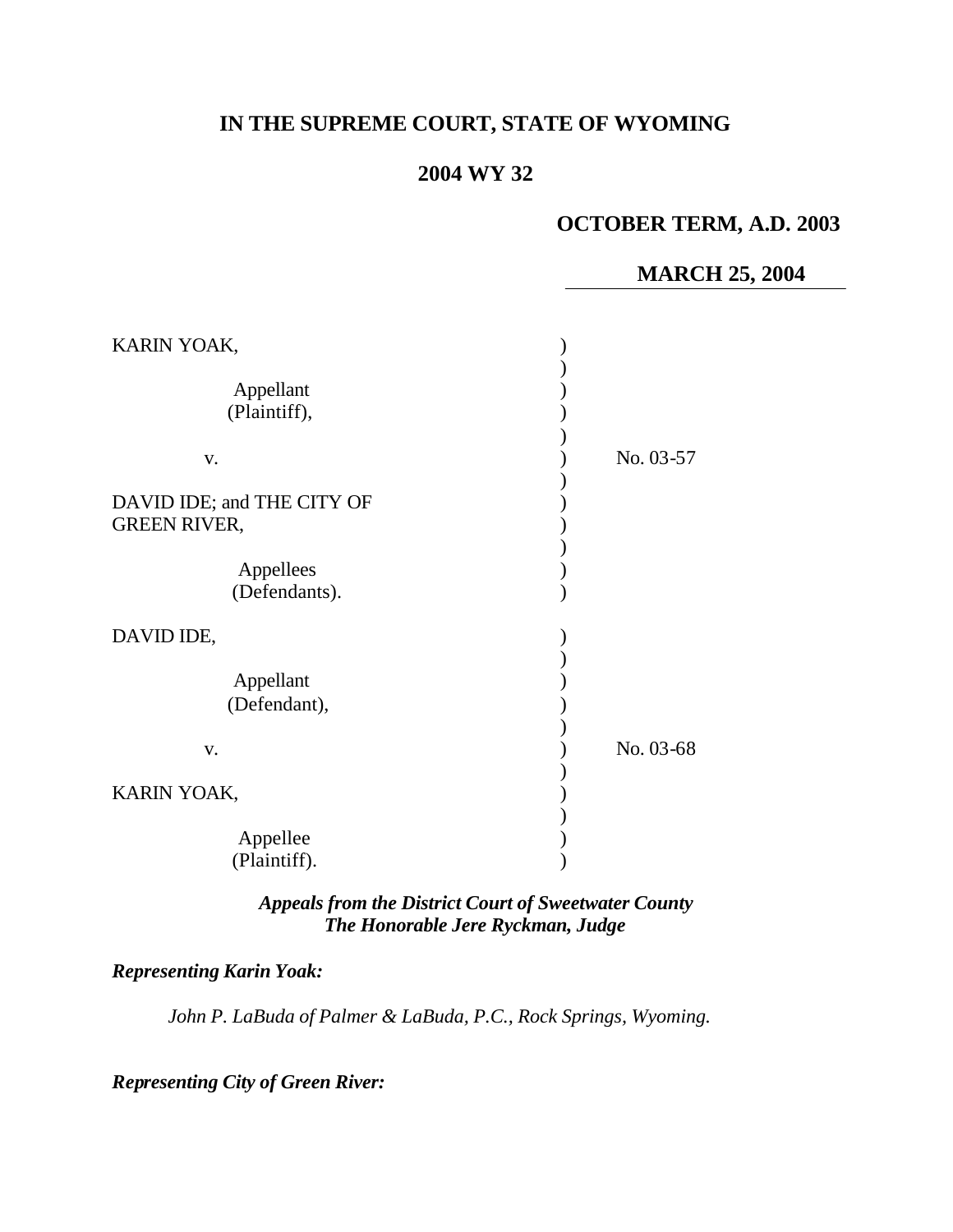*Richard Rideout of the Law Offices of Richard Rideout, P.C., Cheyenne, Wyoming.*

#### *Representing David Ide:*

*Patrick J. Crank, Attorney General; John W. Renneisen, Deputy Attorney General; and John D. Rossetti, Senior Assistant Attorney General, Cheyenne, Wyoming.*

*Before HILL, C.J., and GOLDEN, LEHMAN, KITE, and VOIGT, JJ.*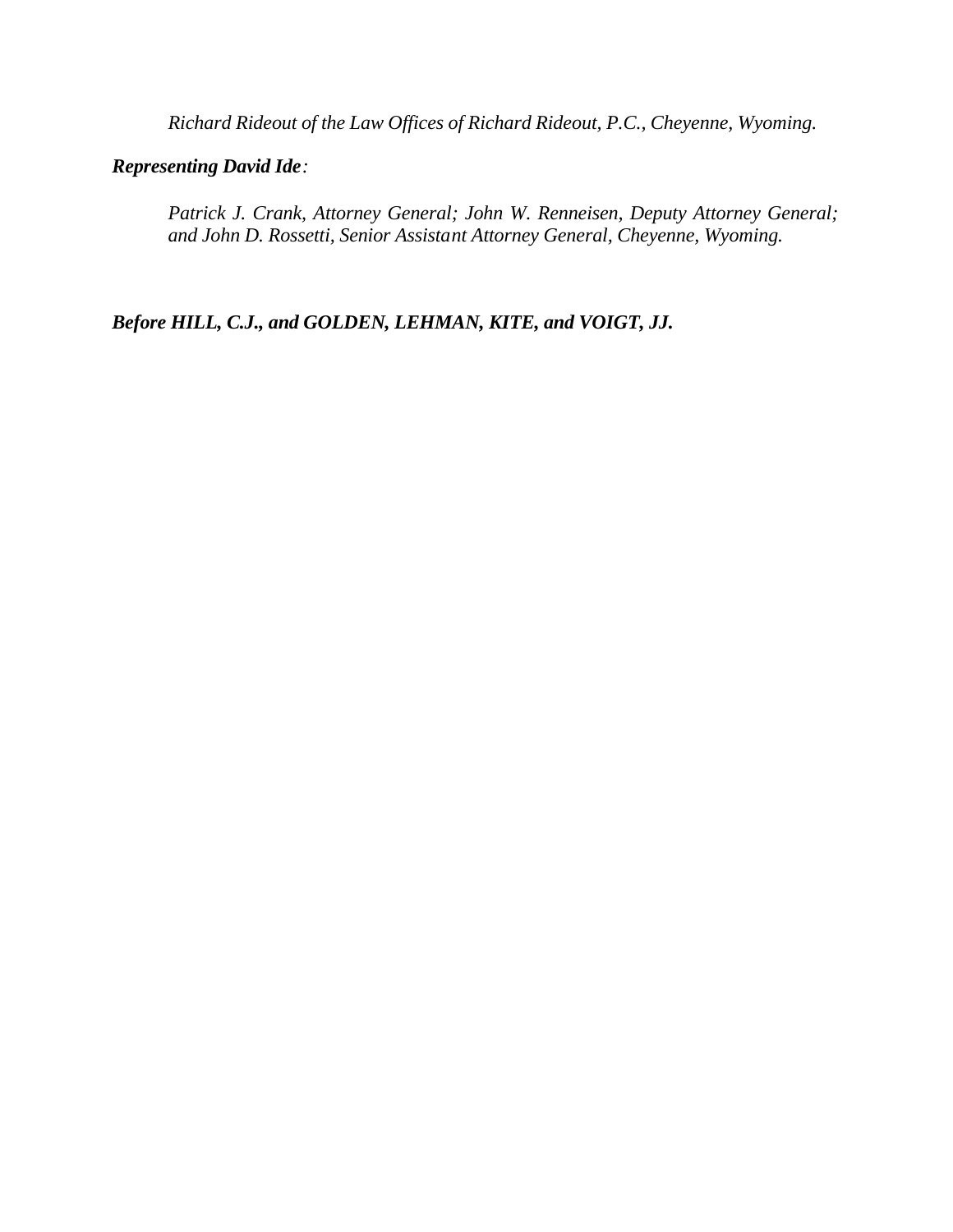## **VOIGT, Justice.**

[¶1] The primary issue in these combined appeals is the validity of a governmental claim. We affirm the district court's order granting summary judgment to the appellees and dismissing the appellant's complaint, and we find the appellees' collateral estoppel and res judicata issues to be moot.<sup>1</sup>

#### *ISSUES*

1. Did the appellant's Notice of Claim meet the constitutional requirements for a valid governmental claim?

2. Is the appellant's Notice of Claim saved by the doctrine of substantial compliance?

3. Does an invalid Notice of Claim deprive the district court of subject matter jurisdiction?

4. Under the doctrines of res judicata and collateral estoppel, did the district court err when it denied the appellees' motion for summary judgment?

## *FACTS*

[¶2] On November 27, 1999, the appellant was a passenger in a vehicle being driven by her husband. During a traffic stop initiated by a Wyoming Highway Patrol Trooper, the appellant was physically restrained by David Ide, a Green River police officer, who had responded to the scene in a back-up capacity. On January 6, 2000, the appellant filed with the City of Green River a Notice of Claim asserting negligence on Ide's part during the November 27, 1999, incident. The Notice of Claim was not signed by the appellant, but by her attorney, and it was not certified to under penalty of perjury. On June 9, 2000, the appellant filed suit in federal district court against the appellees and the city police chief alleging both federal and state law claims, including negligence. The federal district court later granted the appellees' motion for summary judgment on the federal claims, finding that Ide's conduct during the incident was "objectively reasonable." The pendent state law claims were dismissed without prejudice.

[¶3] On July 25, 2001, the appellant filed a second Notice of Claim with the city. This second notice, like the first, was signed by the appellant's attorney, rather than by the appellant, and likewise, it was not certified to under penalty of perjury. On August 29, 2001, the appellant filed a complaint in state district court, reasserting her negligence cause of action against the appellees. Attached to and referenced in the complaint was a copy of the July 25, 2001, Notice of Claim.

l 1 For simplicity's sake, the plaintiff, Karin Yoak, will be referred to throughout this opinion as the appellant, and the defendants, David Ide and the City of Green River, will be referred to as the appellees.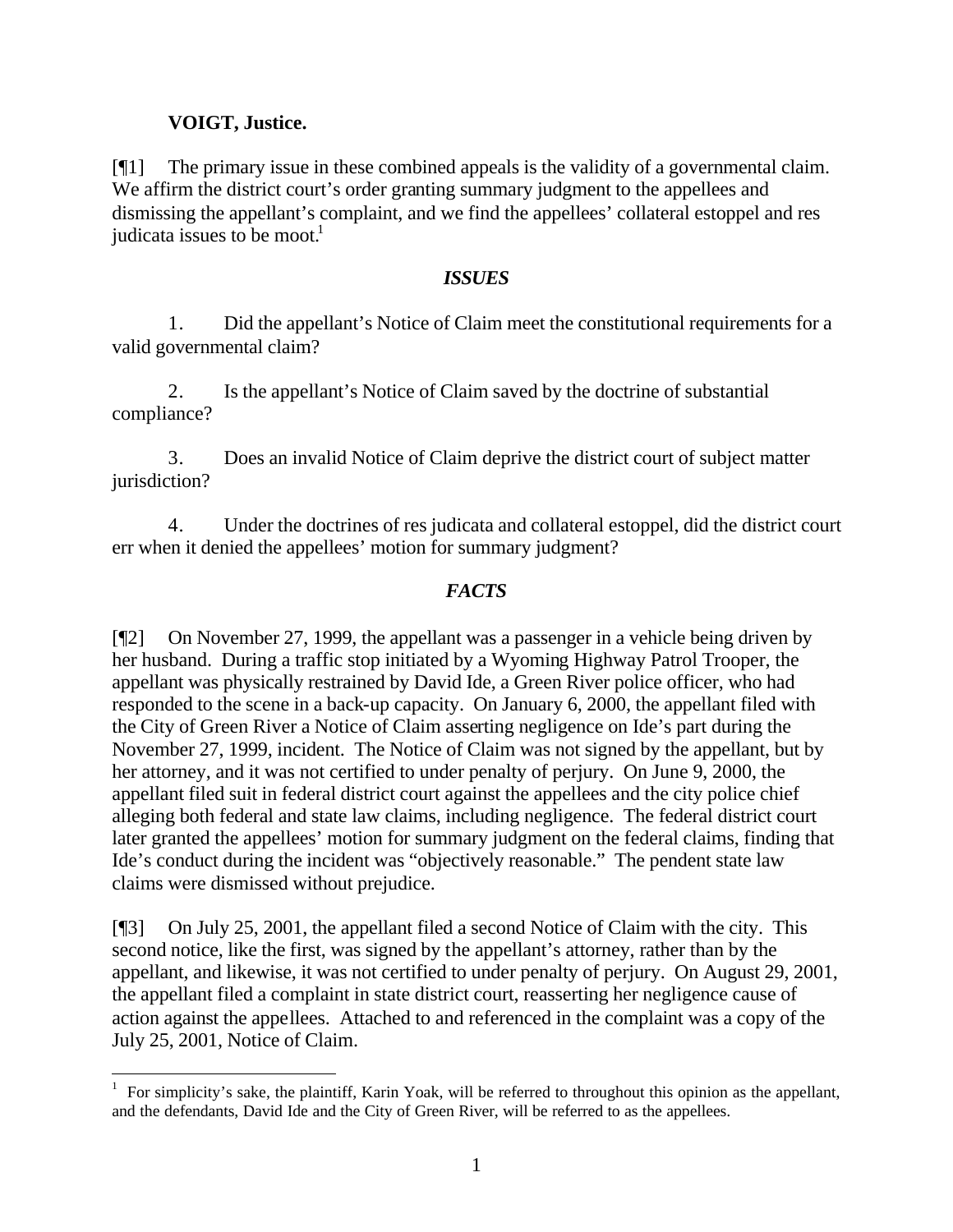[¶4] In their separate answers, the appellees raised as an affirmative defense the legal insufficiency of the Notice of Claim. Prior to any discovery, both appellees filed motions for summary judgment and the City of Green River also filed a motion to dismiss. After a hearing, the district court denied the motions for summary judgment on the ground that the federal court had not determined the state law negligence claim. However, the district court granted the motion to dismiss, as to both appellees, on the ground that the Notice of Claim was not certified to under penalty of perjury. The district court did find that the signature of a governmental claimant's attorney, as opposed to the signature of the claimant, herself, was sufficient.

#### *DISCUSSION*

#### **MOTION TO DISMISS**

[¶5] The motion to dismiss stated that it was presented "pursuant to Rule 12 of the Wyoming Rules of Civil Procedure," without identifying a particular subsection of that rule or underlying legal theory. Reference in the motion to the district court's lack of jurisdiction might suggest a W.R.C.P. 12(b)(1) motion to dismiss for lack of subject matter jurisdiction, but that reference was supported by citation to *Allen v. Lucero,* 925 P.2d 228, 230 (Wyo. 1996), where an order granting a motion for summary judgment under W.R.C.P. 56 was affirmed.<sup>2</sup> Interestingly, the three cases cited in the City of Green River's appellate brief as supporting a standard of review whereby this Court is to "focus on the pleading to determine if it states a claim upon which relief can be granted" are all W.R.C.P. 12(b)(6) cases. *See Garnett v. Brock,* 2 P.3d 558, 562 (Wyo. 2000); *Duncan v. Afton, Inc.,* 991 P.2d 739, 741-42 (Wyo. 1999); and *Amrein v. Wyoming Livestock Bd.,* 851 P.2d 769, 769-70 (Wyo. 1993). In its decision letter, the district court raised yet a third subsection of W.R.C.P. 12, treating the motion as if it were a motion for judgment on the pleadings under subsection (c). The district court then relied upon *Darrar v. Bourke,* 910 P.2d 572, 575 (Wyo. 1996), for the proposition that such motions should only be granted where it is shown on the face of the complaint that the plaintiff is not entitled to relief under any set of facts.

[¶6] We find that this imprecision is not material in the instant case, inasmuch as dismissal would have been appropriate under any of the referenced sections of W.R.C.P. 12. The district court granted the motion to dismiss on the single ground that the appellant's Notice of Claim was not certified to under penalty of perjury. We affirm that decision for the reasons set forth in *Beaulieu v. Florquist,* 2001 WY 33, 20 P.3d 521 (Wyo. 2001) (*Beaulieu I*) and in *Beaulieu v. Florquist,* 2004 WY 31, \_\_\_ P.3d \_\_\_ (Wyo. 2004) (No. 02-276, published 3/25/04) (*Beaulieu II*). We clearly held in those cases that a notice of claim filed pursuant to the Wyoming Governmental Claims Act must meet the requirements of Wyo. Const. art. 16, § 7—specifically, signature by the claimant certified to under penalty of

 $\frac{1}{2}$  Although denominated a summary judgment, the order in *Allen* was, in effect, an order of dismissal based on a lack of jurisdiction. *Allen,* 925 P.2d at 230-31.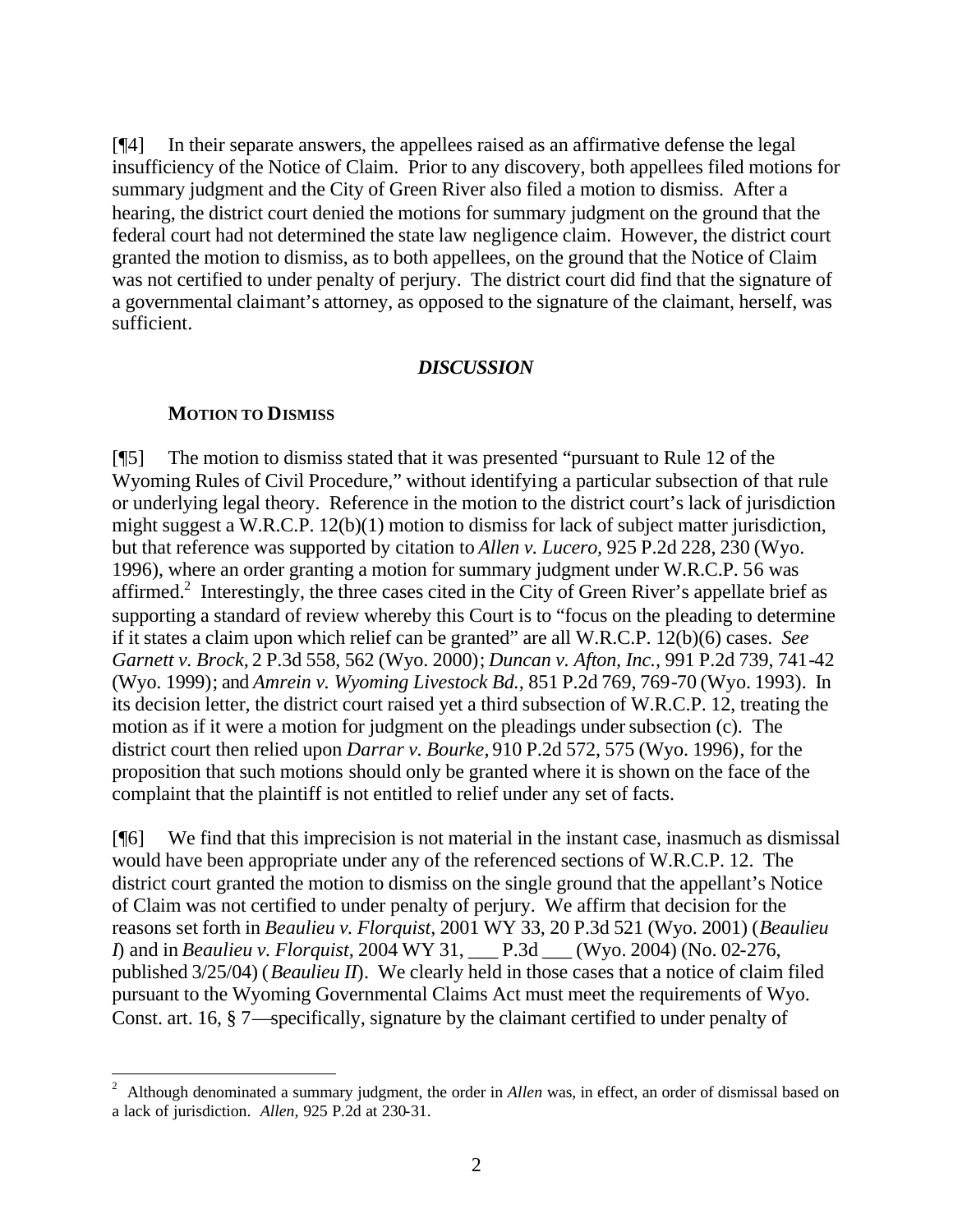perjury.<sup>3</sup> The district court's holding that such claims may be signed by the claimant's attorney was in error, but that error does not affect the affirmance on the separate issue of the signature being certified to under penalty of perjury.

#### **SUBSTANTIALCOMPLIANCE**

[¶7] The appellant contends that, should this Court find her Notice of Claim to be technically insufficient, we should apply the doctrine of substantial compliance and reverse the district court's dismissal order. We begin discussion of this issue by pointing out that the district court did not directly address substantial compliance, but that the effect of its decision is a holding that a governmental claim cannot comply with the requirements of Wyo. Const. art. 16, § 7 unless it is certified to under penalty of perjury. In other words, non-compliance is not substantial compliance. We agree. We recently stated in *Beaulieu II,*  2004 WY 31,  $\sqrt{25}$ , P.3d at \_\_\_, slip op. at 11: "[w] hether viewed under a strict compliance standard or a substantial compliance standard, the fact remains that the primary purpose for the constitutional requirements—to make sure that governmental claims be sworn to by the claimant—simply cannot be accomplished through an attorney's signature." The same is true of the requirement that the claim be certified to under penalty of perjury. One does not substantially comply with a certification requirement by failing to certify or to do anything resembling a certification.

## **SUBJECT MATTER JURISDICTION**

[¶8] We have affirmed dismissal of the appellant's complaint because her underlying governmental claim did not meet the constitutional signature and certification requirements. Consequently, we need not address her additional argument that the failure to allege in her complaint compliance with the constitution did not deprive the district court of subject matter jurisdiction. We note, however, that in *Beaulieu II*, 2004 WY 31, ¶ 15, \_\_ P.3d at \_\_\_, slip op. at 7, we held that such failure in future complaints will, indeed, have that effect.

# **RES JUDICATA AND COLLATERAL ESTOPPEL**

[¶9] The appellees contend that the federal district court's dismissal of the appellant's federal law claims should bar litigation in state court of the appellant's state law claims. This issue is moot, given affirmance of the state court dismissal on the grounds set forth above.

 $3$  Wyo. Const. art. 16,  $\S$  7 states:

No money shall be paid out of the state treasury except upon appropriation by law and on warrant drawn by the proper officer, and no bills, claims, accounts or demands against the state, or any county or political subdivision, shall be audited, allowed or paid until a full itemized statement in writing, certified to under penalty of perjury, shall be filed with the officer or officers whose duty it may be to audit the same.